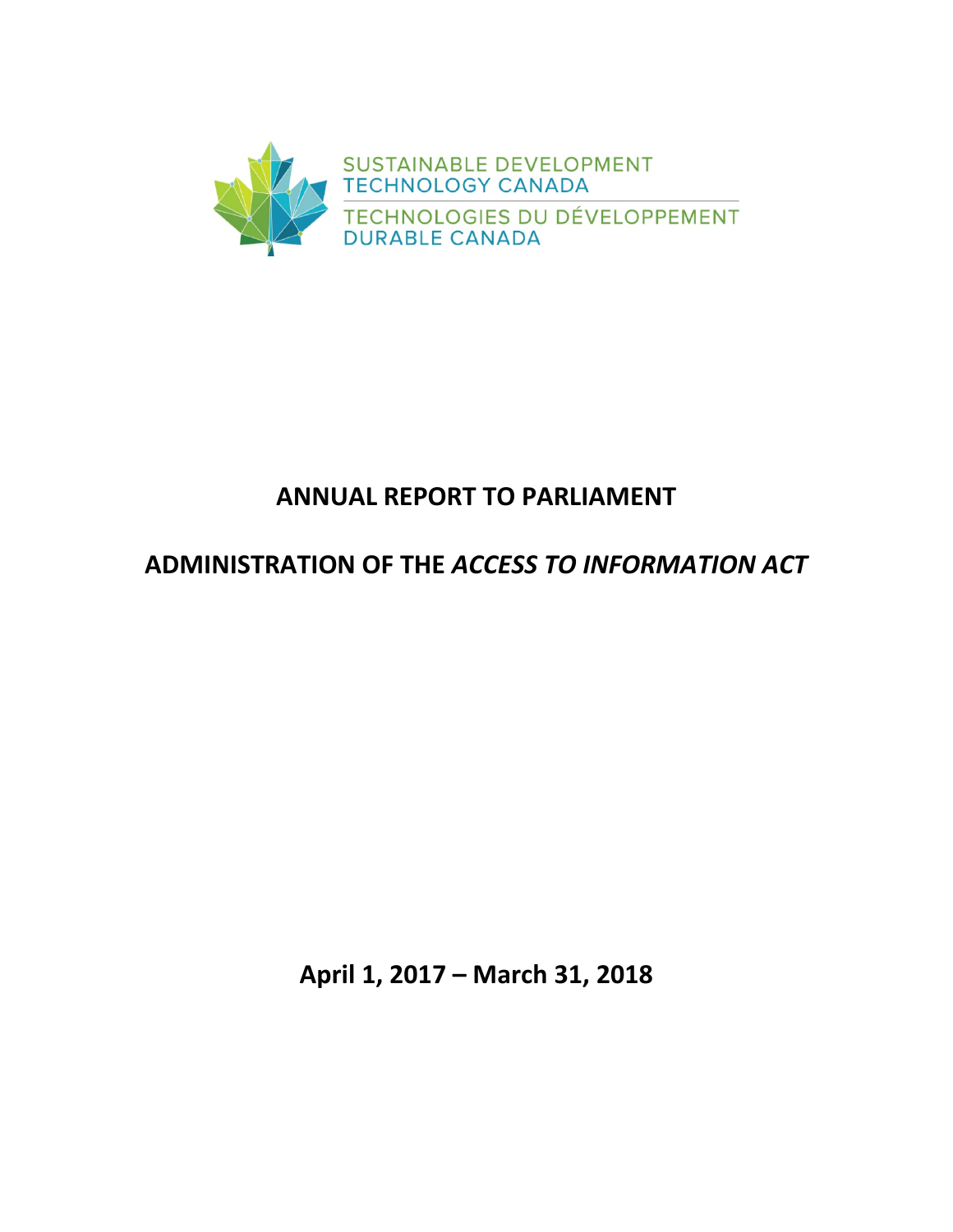# Table of contents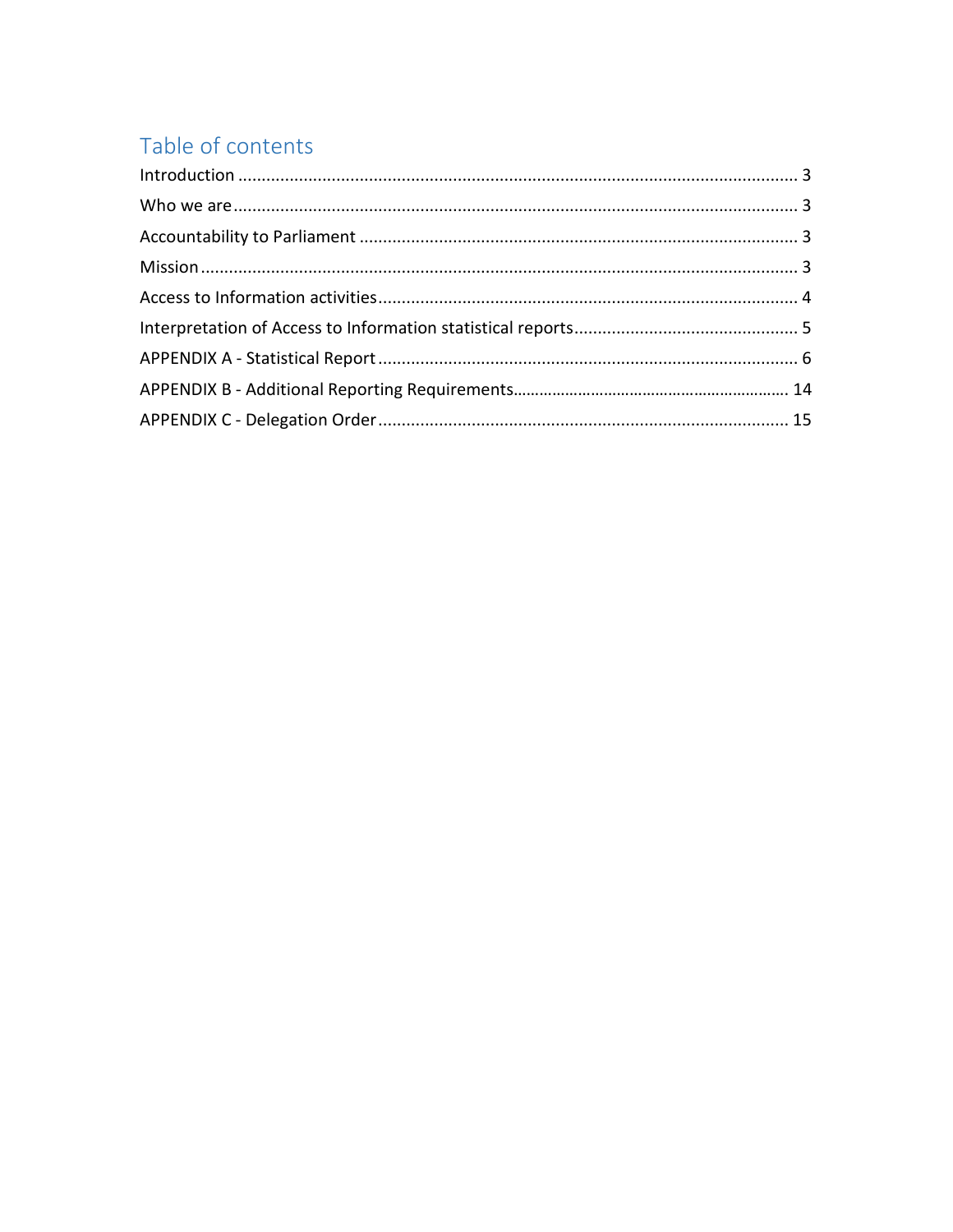# <span id="page-2-0"></span>**Introduction**

Sustainable Development Technology Canada (SDTC) is pleased to submit to the Minister of Innovation, Science and Economic Development, for tabling in Parliament, its annual report on the administration of the *Access to Information Act* for the reporting period commencing April 1, 2016 and ending March 31, 2017. This report is submitted in accordance with section 72 of the *Act.*

The *Access to Information Act* took effect on July 1, 1983. The ATIA gives Canadian citizens, permanent residents, any person and corporation present in Canada a right of access to information contained in government records, subject to certain specific and limited exceptions.

# <span id="page-2-1"></span>Who we are

Sustainable Development Technology Canada (SDTC) is a foundation created by the Government of Canada to support Canadian companies with the potential to become world leaders in their efforts to develop and demonstrate new environmental technologies that address climate change, clean air, clean water and clean soil.

Governance and oversight of the Foundation's activities are provided by an independent, 15-member Board of Directors made up of private and not-for-profit sector leaders from across Canada with a broad range of experience and expertise. This Board oversight includes accountability for the management of the Foundation's financial matters, strategic direction and business affairs. A list of the current Board of Directors and Members of the Foundation can be found [at](https://www.sdtc.ca/en/about-sdtc/team/board-committees) sdtc.ca.

# <span id="page-2-2"></span>Accountability to Parliament

In addition to being accountable to its Board of Directors, SDTC is accountable to Parliament through the Minister of Innovation, Science and Economic Development Canada (ISED).

In its accountability to Parliament, SDTC adheres to many federal Acts and has been asked to participate in a number of federal reviews and evaluations undertaken by federal government departments including the Office of the Auditor General of Canada and the Treasury Board of Canada Secretariat.

Budget 2017 characterized SDTC as a flagship program and included an additional investment of \$400 million over five years to re-capitalize the SD Tech Fund. This \$400 million commitment is the single largest investment to SDTC made by the Government of Canada since inception in 2001.

Since 2001, the Government of Canada has committed \$1.364 billion to SDTC.

# <span id="page-2-3"></span>**Mission**

SDTC's mission is to be a catalyst and convenor for Canada's cleantech ecosystem by helping Canadian entrepreneurs accelerate the development and deployment of globally competitive clean technology solutions.

To realize this mission, SDTC seeks to:

1. Fund the development and demonstration of new sustainable development technologies related to climate change, clean air, clean water and clean soil.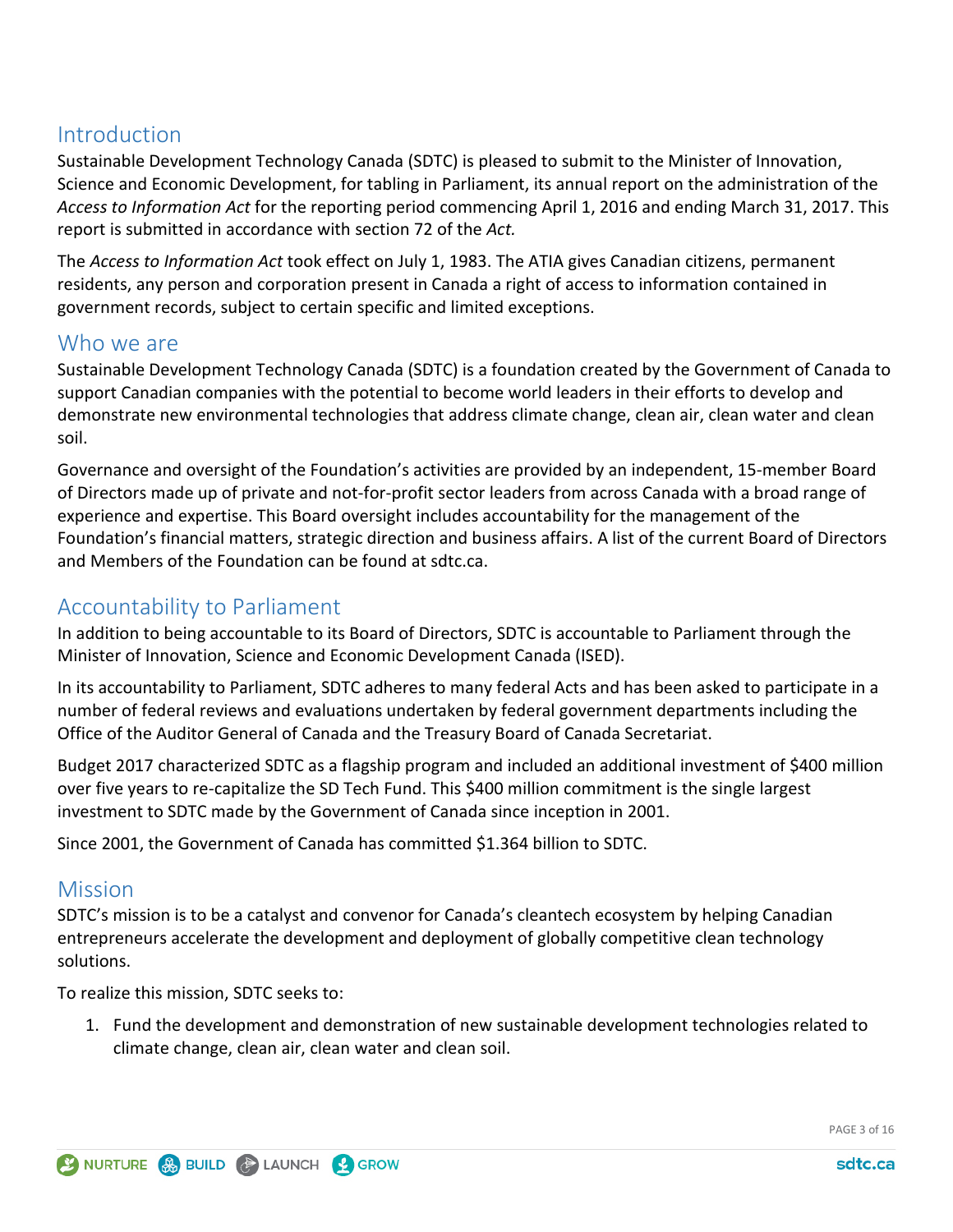- 2. Foster and encourage innovative collaboration and partnering amongst the private sector, academia, not-for-profit and other like-mandated organizations to develop and demonstrate environmental technologies with respect to climate change, clean air, clean water and clean soil.
- 3. Promote timely diffusion of new sustainable development technologies across key economic sectors in Canada.

# <span id="page-3-0"></span>Access to Information activities

The President & CEO is the designated head of the institution for the *Access to Information Act*. The President & CEO, with support from the VP Performance, is responsible for the development, coordination and implementation of effective policies, guidelines, systems and procedures to enable efficient processing of requests under the *Access to Information Act.* The ATIP office consists of one ATIP Coordinator and relies on the advice and guidance of consultants and legal advisors on an as needed basis.

The activities of the Access to Information and Privacy office include:

- Processing requests under the *Act*;
- Developing and maintaining policies, procedures and guidelines to ensure the Act is respected by the institution;
- Promoting awareness of the Act to ensure SDTC's responsiveness to the obligations imposed on the government;
- Monitoring SDTC's compliance with the Act, regulations and relevant procedures and policies;
- Preparing annual reports to Parliament and other statutory reports, as well as other material that may be required by central agencies;
- Representing SDTC in dealings with the Treasury Board Secretariat (TBS), the Information Commissioner and other government funds and agencies regarding the application of the Act as they relate to SDTC;
- <span id="page-3-1"></span>• Supporting SDTC in meeting its commitments in relation to greater openness and transparency through proactive disclosure of information and the disclosure of information through informal avenues.

PAGE 4 of 16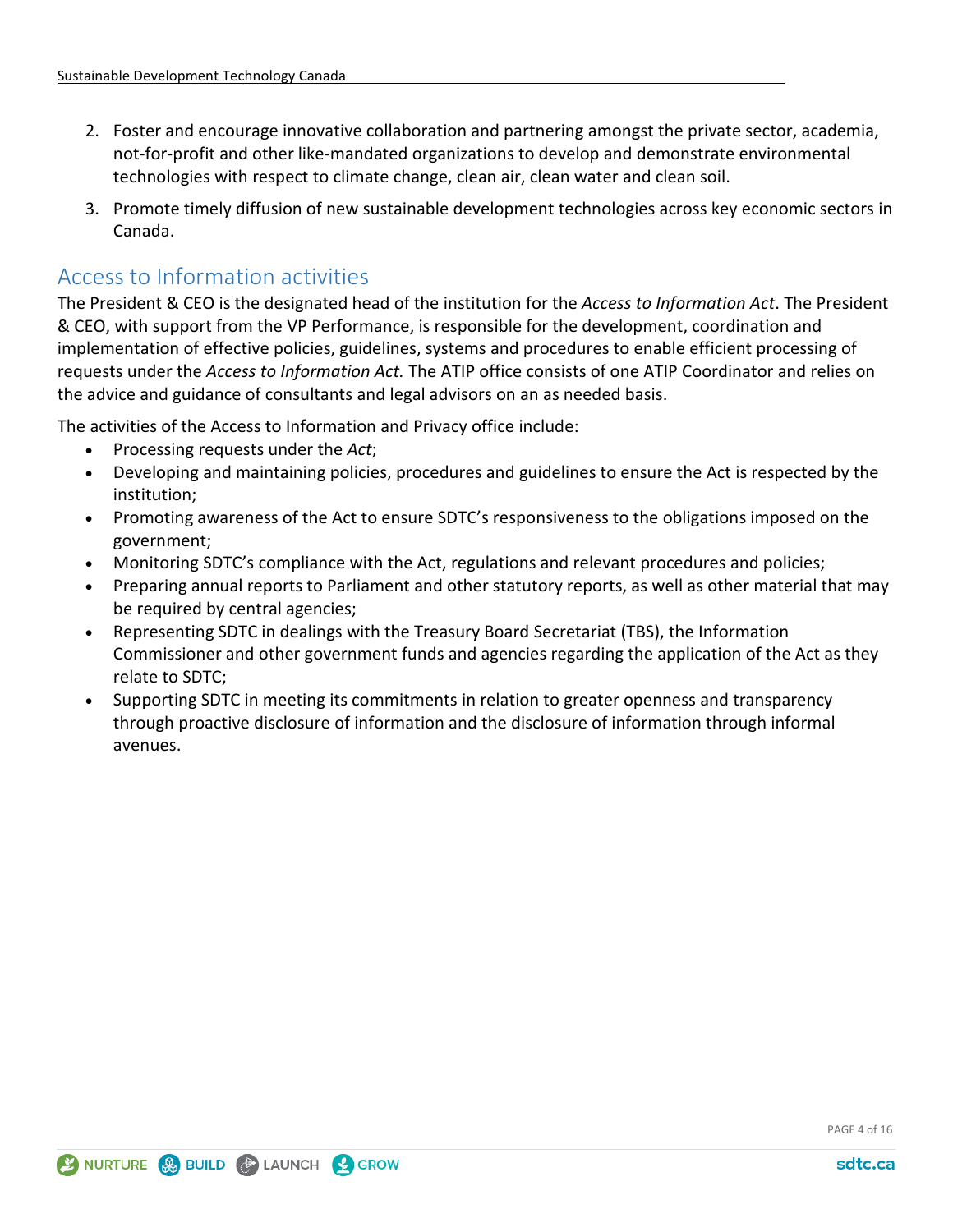

# Interpretation of Access to Information statistical reports

From the above statistical analysis comparing this fiscal to the past three, SDTC received a typical amount of ATI requests and complaints. SDTC has implemented an *Access to Information and Privacy* processing software which reflects the reduction in average completion time. This software monitors and alerts the ATIP Coordinator to approaching deadlines. SDTC continues to work towards the implementation of an electronic records document management system which will significantly reduce the amount of time it takes to collect requested records.

During the reporting period SDTC received four Access to Information requests and two complaints. SDTC works closely with the Office of the Information Commissioner to address these complaints. Our procedures are highly detailed and well supported for the decisions we make when releasing information through the ATI Act. Therefore, the majority of complaints that have been filed against SDTC have been resolved as unfounded.

There were six formal training session conducted during the reporting period attended by 38 individuals. The ATIP Coordinator attended quarterly community meetings hosted by Treasury Board Secretariat. Continuous advice and recommendations were provided by consultants and legal counsel on an as required basis to management and staff.

No audits were conducted during the reporting period.

No new institution-specific access to information related policies, guidelines or procedures were implemented in the institution during the reporting period.

For 2017-2018, the costs directly associated with the administration of the *Access to Information Act* are estimated at \$53,240.

| Staff                                | \$40,260 |
|--------------------------------------|----------|
| Consultant fees                      | \$12,980 |
| <b>Office Equipment and Supplies</b> | S0       |

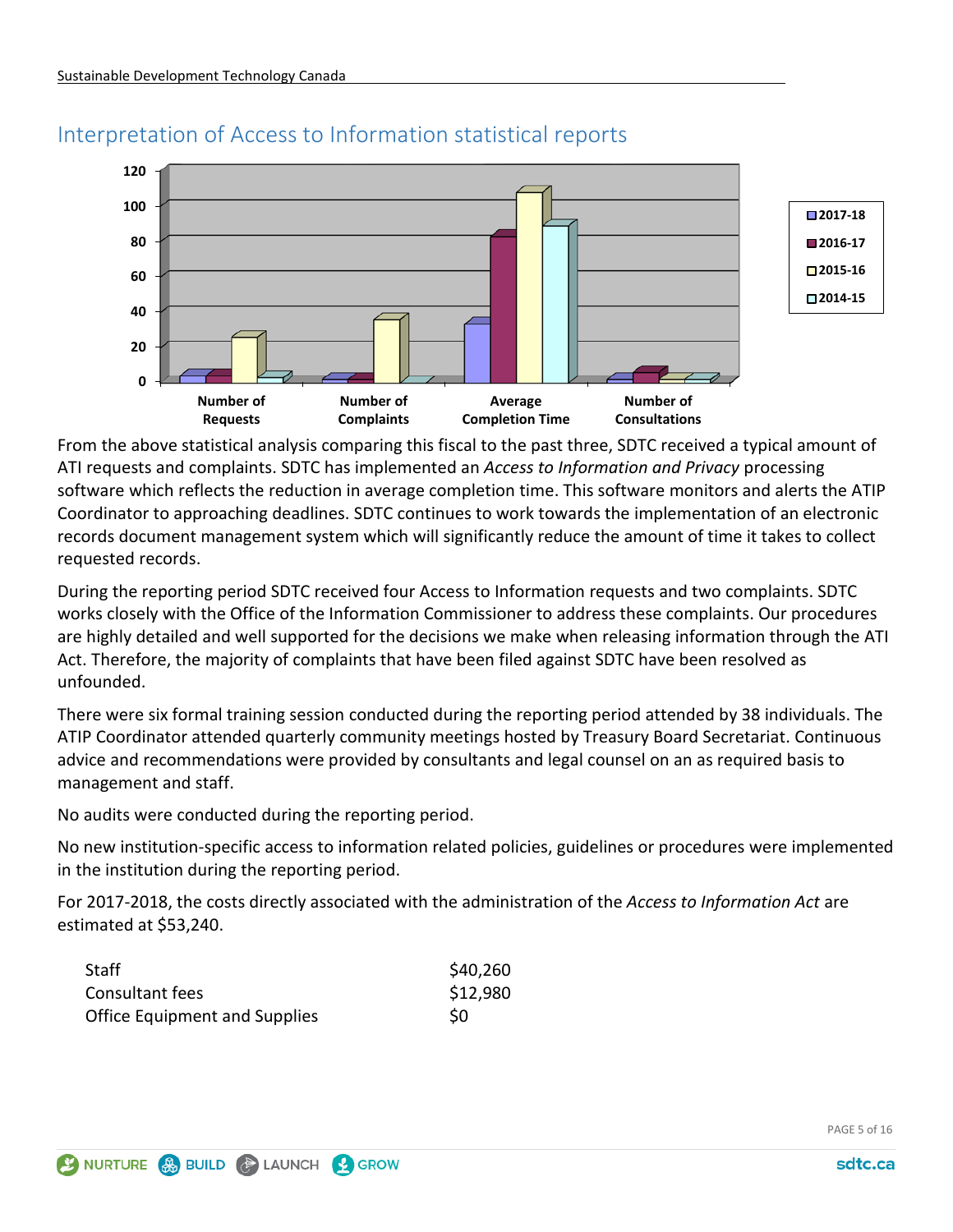# <span id="page-5-0"></span>APPENDIX A - Statistical Report

Government Gouvernement<br>of Canada du Canada I ¥I

**Statistical Report on the** *Access to Information Act*

**Name of institution:** Sustainable Development Technology Canada

to **Reporting period:** 2017-04-01 to 2018-03-31

#### **Part 1: Requests Under the** *Access to Information Act*

#### **1.1 Number of requests**

|                                            | <b>Number of Requests</b> |
|--------------------------------------------|---------------------------|
| Received during reporting period           |                           |
| Outstanding from previous reporting period |                           |
| Total                                      |                           |
| Closed during reporting period             |                           |
| Carried over to next reporting period      |                           |

#### **1.2 Sources of requests**

| <b>Source</b>             | <b>Number of Requests</b> |
|---------------------------|---------------------------|
| Media                     |                           |
| Academia                  |                           |
| Business (private sector) |                           |
| Organization              |                           |
| Public                    |                           |
| Decline to Identify       |                           |
| Total                     |                           |

#### **1.3 Informal requests**

| <b>Completion Time</b>            |      |                               |      |      |      |      |       |  |  |
|-----------------------------------|------|-------------------------------|------|------|------|------|-------|--|--|
| 121 to<br>181 to<br>61 to<br>Than |      |                               |      |      |      |      |       |  |  |
|                                   |      | 1 to 15   16 to 30   31 to 60 | 120  | 180  | 365  | 365  | Total |  |  |
| Days                              | Davs | Davs                          | Davs | Davs | Davs | Davs |       |  |  |
|                                   |      |                               |      |      |      |      |       |  |  |

**Note:** All requests previously recorded as "treated informally" will now be accounted for in this section only.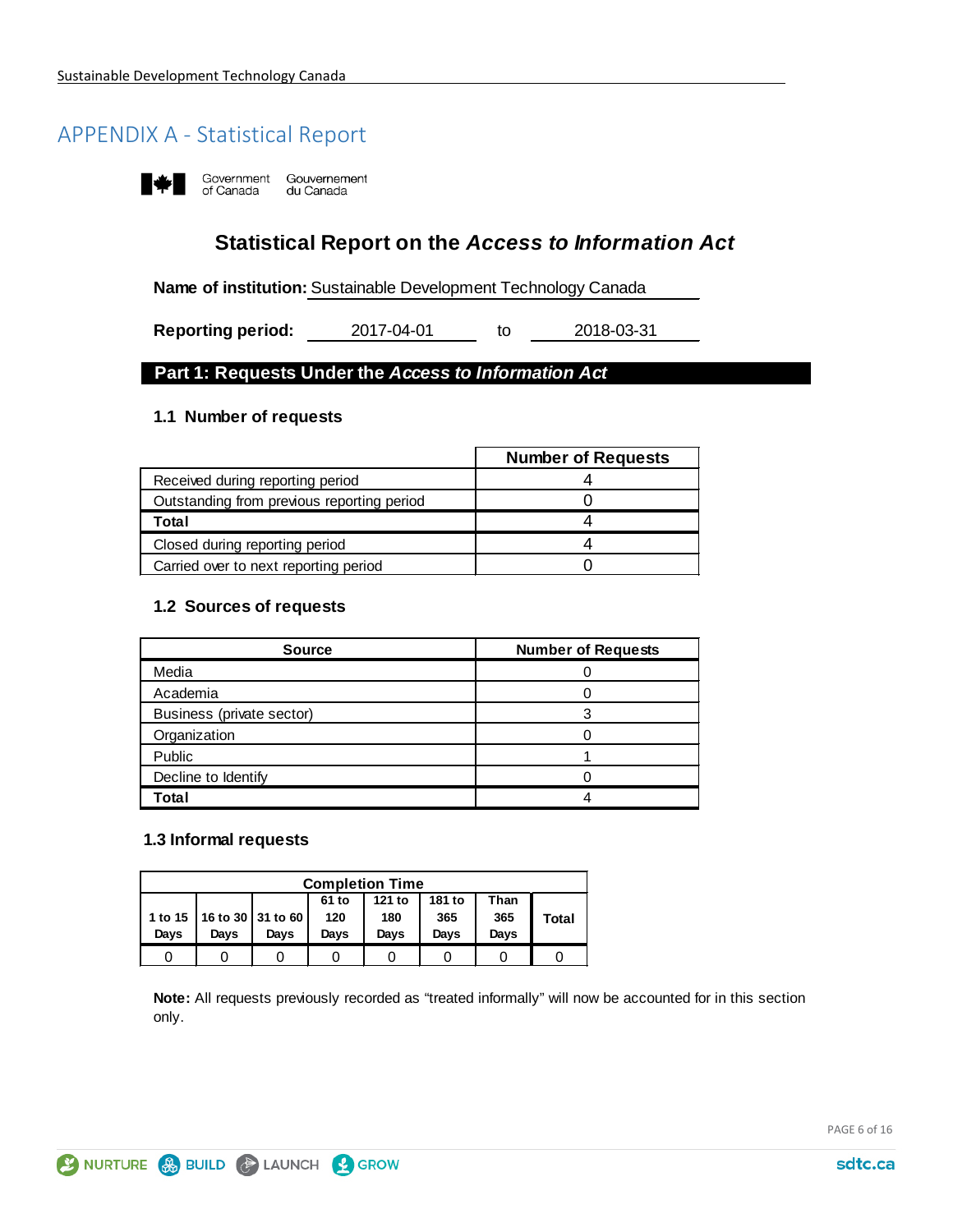### **Part 2: Requests Closed During the Reporting Period**

|                                          | <b>Completion Time</b> |          |                             |                      |                       |                       |                     |               |  |
|------------------------------------------|------------------------|----------|-----------------------------|----------------------|-----------------------|-----------------------|---------------------|---------------|--|
| <b>Disposition of</b><br><b>Requests</b> | 1 to 15<br>Days        | Days     | 16 to 30   31 to 60<br>Days | 61 to<br>120<br>Days | 121 to<br>180<br>Days | 181 to<br>365<br>Days | Than<br>365<br>Days | Total         |  |
| All disclosed                            | 0                      | 0        | 0                           | 0                    | 0                     | 0                     | 0                   | 0             |  |
| Disclosed in part                        | $\Omega$               | 1        | $\Omega$                    | 1                    | $\Omega$              | $\Omega$              | $\Omega$            | $\mathcal{P}$ |  |
| All exempted                             | 0                      | 0        | $\Omega$                    | 0                    | 0                     | 0                     | 0                   | 0             |  |
| All excluded                             | $\Omega$               | $\Omega$ | $\Omega$                    | $\Omega$             | $\Omega$              | 0                     | $\Omega$            | $\Omega$      |  |
| No records exist                         | $\Omega$               | 2        | $\Omega$                    | $\Omega$             | $\Omega$              | 0                     | $\Omega$            | 2             |  |
| Request transferred                      | 0                      | 0        | $\Omega$                    | $\Omega$             | $\Omega$              | $\Omega$              | 0                   | 0             |  |
| Request abandoned                        | $\Omega$               | $\Omega$ | 0                           | $\Omega$             | $\Omega$              | 0                     | $\Omega$            | $\Omega$      |  |
| Neither confirmed nor                    |                        |          |                             |                      |                       |                       |                     |               |  |
| denied                                   | 0                      | 0        | $\Omega$                    | 0                    | $\Omega$              | $\Omega$              | 0                   |               |  |
| Total                                    | $\Omega$               | 3        | 0                           | 4                    | $\Omega$              | $\Omega$              | 0                   | 4             |  |

#### **2.1 Disposition and completion time**

#### **2.2 Exemptions**

|                  | <b>Number</b><br>of<br><b>Reques</b> |                | <b>Number</b><br>of<br>Reques |                         | <b>Number</b><br>of<br><b>Reques</b> |                             | <b>Number</b><br>of<br><b>Reques</b> |
|------------------|--------------------------------------|----------------|-------------------------------|-------------------------|--------------------------------------|-----------------------------|--------------------------------------|
| <b>Section</b>   | ts                                   | <b>Section</b> | ts                            | <b>Section</b>          | ts                                   | <b>Section</b>              | ts                                   |
| 13(1)(a)         | $\mathbf 0$                          | 16(2)          | $\Omega$                      | 18(a)                   | $\Omega$                             | 20.1                        | $\Omega$                             |
| 13(1)(b)         | $\mathbf 0$                          | 16(2)(a)       | $\Omega$                      | 18(b)                   | 1                                    | 20.2                        | $\mathbf{0}$                         |
| 13(1)(c)         | $\mathbf 0$                          | 16(2)(b)       | 0                             | 18(c)                   | $\Omega$                             | 20.4                        | 0                                    |
| 13(1)(d)         | 0                                    | 16(2)(c)       | $\Omega$                      | 18(d)                   | $\Omega$                             | 21(1)(a)                    | 0                                    |
| 13(1)(e)         | 0                                    | 16(3)          | 0                             | 18.1(1)(a)              | $\Omega$                             | 21(1)(b)                    | $\mathbf 0$                          |
| 14               | $\mathbf 0$                          | 16.1(1)(a)     | 0                             | 18.1(1)(b)              | 0                                    | 21(1)(c)                    | 0                                    |
| 14(a)            | $\mathbf 0$                          | 16.1(1)(b)     | $\Omega$                      | 18.1(1)(c)              | 0                                    | 21(1)(d)                    | 0                                    |
| 14(b)            | $\mathbf 0$                          | 16.1(1)(c)     | 0                             | 18.1(1)(d)              | 0                                    | 22                          | 0                                    |
| 15(1)            | $\mathbf 0$                          | 16.1(1)(d)     | 0                             | 19(1)                   | 2                                    | 22.1(1)                     | 0                                    |
| $15(1) - I.A.^*$ | $\Omega$                             | 16.2(1)        | 0                             | 20(1)(a)                | $\Omega$                             | 23                          | 0                                    |
| 15(1) - Def.*    | $\Omega$                             | 16.3           | $\Omega$                      | 20(1)(b)                | 2                                    | 24(1)                       | 0                                    |
| $15(1) - S.A.^*$ | $\overline{0}$                       | 16.4(1)(a)     | $\Omega$                      | 20(1)(b.1)              | $\Omega$                             | 26                          | $\mathbf 0$                          |
| 16(1)(a)(i)      | $\Omega$                             | 16.4(1)(b)     | 0                             | 20(1)(c)                | 1                                    |                             |                                      |
| 16(1)(a)(ii)     | $\Omega$                             | 16.5           | 0                             | 20(1)(d)                | 0                                    |                             |                                      |
| 16(1)(a)(iii)    | $\Omega$                             | 17             | 0                             |                         |                                      |                             |                                      |
| 16(1)(b)         | $\mathbf 0$                          |                |                               |                         |                                      |                             |                                      |
| 16(1)(c)         | 0                                    |                |                               |                         |                                      |                             |                                      |
| 16(1)(d)         | $\boldsymbol{0}$                     |                | * I.A.: International Affairs | Def.: Defence of Canada |                                      | S.A.: Subversive Activities |                                      |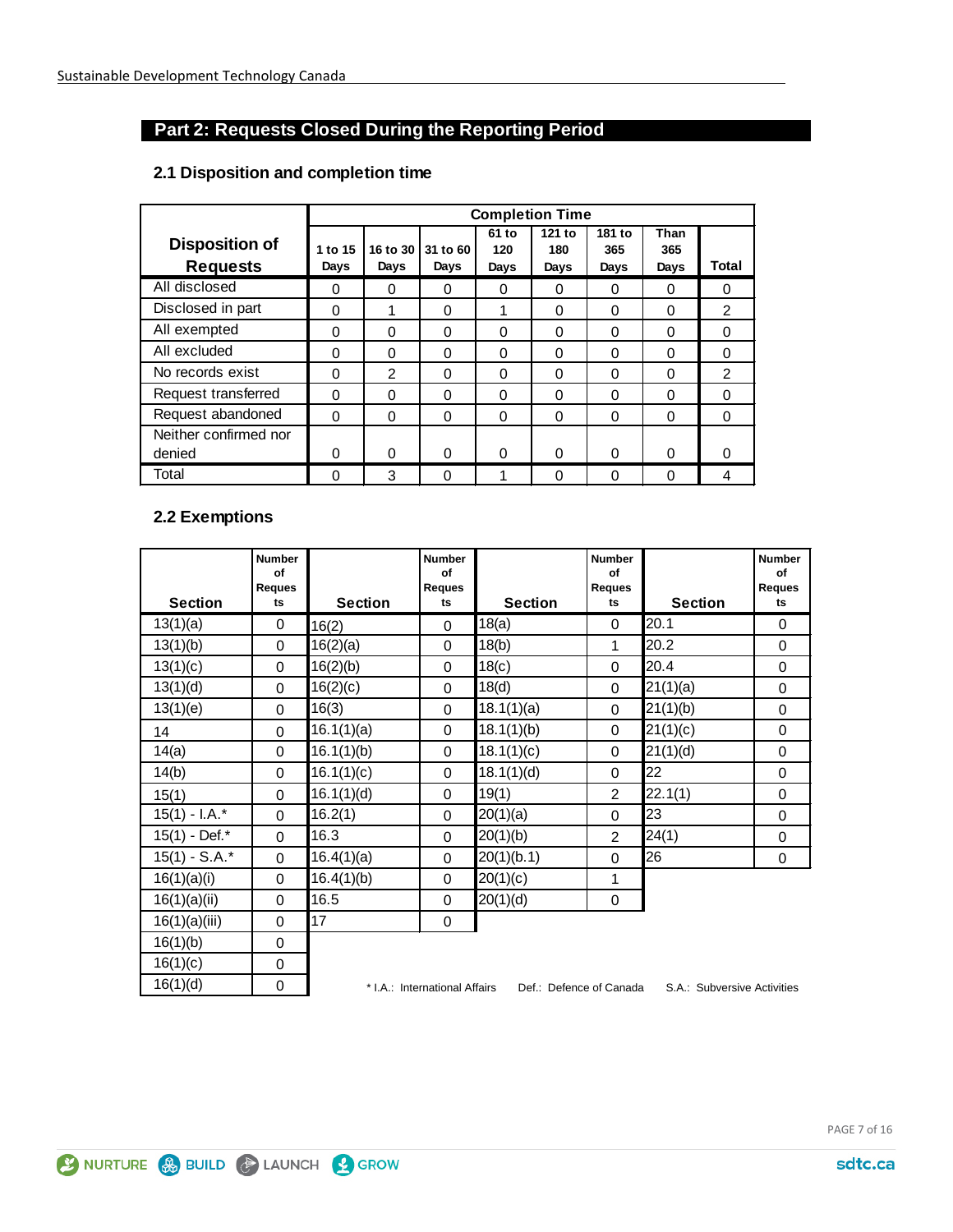#### **2.3 Exclusions**

| <b>Section</b> | Number of<br><b>Requests</b> | <b>Section</b> | Number of<br><b>Requests</b> | <b>Section</b>    | Number of<br><b>Requests</b> |
|----------------|------------------------------|----------------|------------------------------|-------------------|------------------------------|
| 68(a)          | 0                            | 69(1)          | 0                            | $69(1)(g)$ re (a) |                              |
| 68(b)          | 0                            | 69(1)(a)       | 0                            | 69(1)(g) re (b)   |                              |
| 68(c)          | 0                            | 69(1)(b)       | 0                            | 69(1)(g) re (c)   |                              |
| 68.1           | 0                            | 69(1)(c)       | 0                            | 69(1)(g) re (d)   |                              |
| 68.2(a)        | 0                            | 69(1)(d)       | 0                            | 69(1)(g) re (e)   |                              |
| 68.2(b)        | 0                            | 69(1)(e)       | 0                            | $69(1)(g)$ re (f) |                              |
|                |                              | 69(1)(f)       |                              | 69.1(1)           |                              |

#### **2.4 Format of information released**

| <b>Disposition</b> | Paper | <b>Electronic</b> | <b>Other Formats</b> |
|--------------------|-------|-------------------|----------------------|
| All disclosed      |       |                   |                      |
| Disclosed in part  |       |                   |                      |
| Total              |       |                   |                      |

#### **2.5 Complexity**

#### **2.5.1 Relevant pages processed and disclosed**

| Disposition of        | <b>Number of Pages</b> | <b>Number of Pages</b> |                           |
|-----------------------|------------------------|------------------------|---------------------------|
| <b>Requests</b>       | Processed              | <b>Disclosed</b>       | <b>Number of Requests</b> |
| All disclosed         |                        |                        |                           |
| Disclosed in part     | 1707                   | 369                    |                           |
| All exempted          |                        |                        |                           |
| All excluded          |                        |                        |                           |
| Request abandoned     |                        |                        |                           |
| Neither confirmed nor |                        |                        |                           |
| denied                |                        |                        |                           |

#### **2.5.2 Relevant pages processed and disclosed by size of requests**

|                                           |                                        | Less Than 100<br><b>Pages</b><br><b>Processed</b> |                                 | 101-500<br>Pages<br><b>Processed</b> | 501-1000<br>Pages<br>Processed         |                               | 1001-5000<br>Pages<br><b>Processed</b> |                               | More Than 5000<br>Pages<br><b>Processed</b> |                               |
|-------------------------------------------|----------------------------------------|---------------------------------------------------|---------------------------------|--------------------------------------|----------------------------------------|-------------------------------|----------------------------------------|-------------------------------|---------------------------------------------|-------------------------------|
| <b>Disposition</b>                        | <b>Number</b><br>of<br><b>Requests</b> | Pages<br><b>Disclose</b><br>d                     | <b>Number</b><br>of<br>Requests | Pages<br><b>Disclose</b><br>d        | <b>Number</b><br>of<br><b>Requests</b> | Pages<br><b>Disclose</b><br>d | <b>Number</b><br>of<br><b>Requests</b> | Pages<br><b>Disclose</b><br>d | <b>Number</b><br>of<br><b>Requests</b>      | Pages<br><b>Disclose</b><br>d |
| All disclosed                             | $\Omega$                               | $\Omega$                                          | $\Omega$                        | $\Omega$                             | $\Omega$                               | 0                             | $\Omega$                               | $\Omega$                      | $\Omega$                                    | $\Omega$                      |
| Disclosed in<br>part                      | $\Omega$                               | $\Omega$                                          | 1                               | 303                                  | 0                                      | 0                             | 1                                      | 66                            | $\Omega$                                    | $\Omega$                      |
| All exempted                              | $\Omega$                               | $\Omega$                                          | $\Omega$                        | $\Omega$                             | 0                                      | 0                             | $\Omega$                               | $\Omega$                      | $\Omega$                                    | $\Omega$                      |
| All excluded                              | $\Omega$                               | 0                                                 | $\Omega$                        | 0                                    | 0                                      | 0                             | 0                                      | 0                             | 0                                           | 0                             |
| Request<br>abandoned                      | $\Omega$                               | $\Omega$                                          | $\Omega$                        | 0                                    | $\Omega$                               | $\Omega$                      | $\Omega$                               | $\Omega$                      | 0                                           | $\Omega$                      |
| <b>Neither</b><br>confirmed nor<br>denied | $\Omega$                               | $\Omega$                                          | $\Omega$                        | $\Omega$                             | 0                                      | 0                             | $\Omega$                               | $\Omega$                      | $\Omega$                                    | $\Omega$                      |
| Total                                     | 0                                      | 0                                                 | 1                               | 303                                  | 0                                      | 0                             | 1                                      | 66                            | 0                                           | 0                             |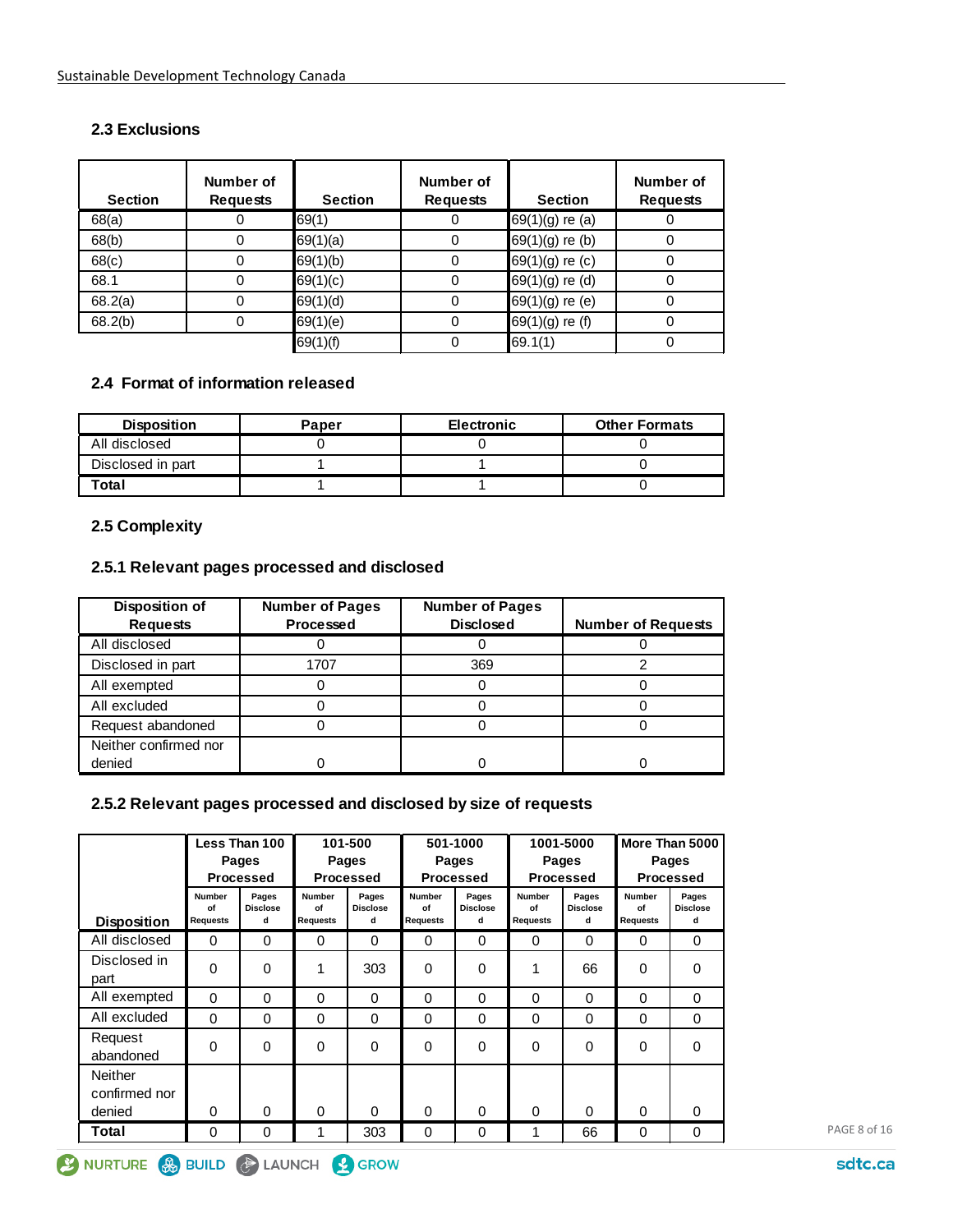#### **2.5.3 Other complexities**

| <b>Disposition</b>              | <b>Consultation</b><br>Required | Assessment of<br><b>Fees</b> | <b>Legal Advice</b><br>Sought | <b>Other</b> | Total |
|---------------------------------|---------------------------------|------------------------------|-------------------------------|--------------|-------|
| All disclosed                   | 0                               |                              |                               |              |       |
| Disclosed in<br>part            | 2                               |                              | 0                             | O            | 2     |
| All exempted                    | $\Omega$                        |                              | U                             | 0            |       |
| All excluded                    | 0                               |                              |                               |              |       |
| Request<br>abandoned            | 0                               |                              |                               |              |       |
| <b>Neither</b><br>confirmed nor | 0                               |                              |                               |              |       |
| Total                           | 2                               |                              |                               |              | 2     |

#### **2.6 Deemed refusals**

#### **2.6.1 Reasons for not meeting statutory deadline**

| <b>Number of Requests Closed</b>   |          | <b>Principal Reason</b> |                     |              |  |  |  |
|------------------------------------|----------|-------------------------|---------------------|--------------|--|--|--|
| <b>Past the Statutory Deadline</b> |          | External                | Internal            |              |  |  |  |
|                                    | Workload | Consultation            | <b>Consultation</b> | <b>Other</b> |  |  |  |
|                                    |          |                         |                     |              |  |  |  |

#### **2.6.2 Number of days past deadline**

| <b>Number of Days Past</b><br><b>Deadline</b> | <b>Number of Requests</b><br><b>Past Deadline Where</b><br><b>No Extension Was</b><br>Taken | <b>Number of Requests</b><br><b>Past Deadline Where</b><br><b>An Extension Was</b><br>Taken | Total |
|-----------------------------------------------|---------------------------------------------------------------------------------------------|---------------------------------------------------------------------------------------------|-------|
| 1 to 15 days                                  |                                                                                             |                                                                                             |       |
| 16 to 30 days                                 |                                                                                             | 0                                                                                           |       |
| 31 to 60 days                                 |                                                                                             | ი                                                                                           |       |
| 61 to 120 days                                |                                                                                             | O                                                                                           |       |
| 121 to 180 days                               |                                                                                             |                                                                                             |       |
| 181 to 365 days                               |                                                                                             | 0                                                                                           |       |
| More than 365 days                            |                                                                                             |                                                                                             |       |
| Total                                         |                                                                                             |                                                                                             |       |

#### **2.7 Requests for translation**

| <b>Translation Requests</b> | Accepted | Refused | Total |
|-----------------------------|----------|---------|-------|
| English to French           |          |         |       |
| French to English           |          |         |       |
| Total                       |          |         |       |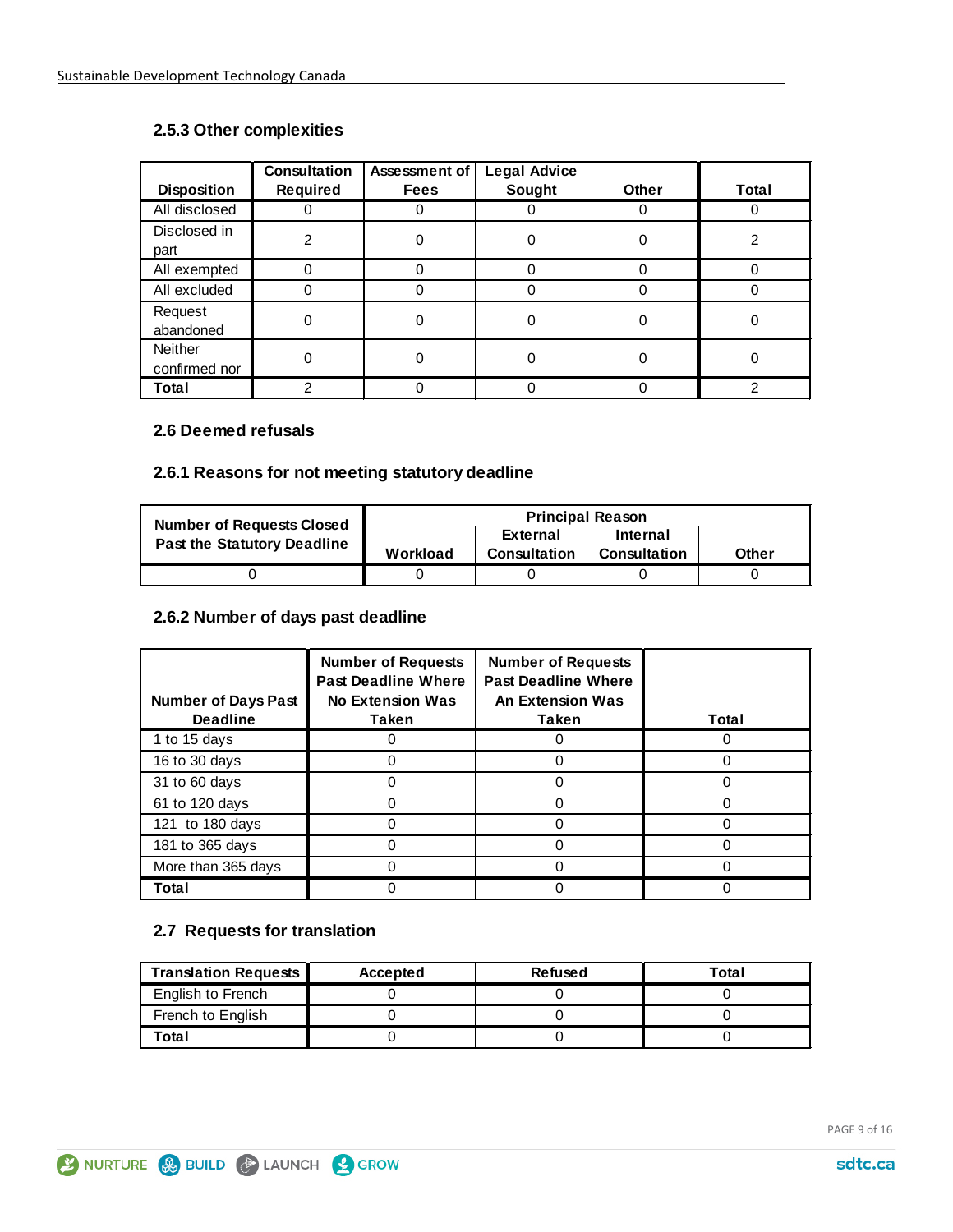### **Part 3: Extensions**

#### **3.1 Reasons for extensions and disposition of requests**

|                                                                | 9(1)(a)                                | 9(1)(b)<br>Consultation | 9(1)(c)      |                       |
|----------------------------------------------------------------|----------------------------------------|-------------------------|--------------|-----------------------|
| <b>Disposition of Requests Where</b><br>an Extension Was Taken | Interference<br><b>With Operations</b> | <b>Section 69</b>       | <b>Other</b> | Third-Party<br>Notice |
| All disclosed                                                  |                                        |                         |              |                       |
| Disclosed in part                                              |                                        |                         |              |                       |
| All exempted                                                   |                                        |                         |              |                       |
| All excluded                                                   |                                        |                         |              |                       |
| No records exist                                               |                                        |                         |              |                       |
| Request abandoned                                              |                                        |                         |              |                       |
| Total                                                          |                                        |                         |              |                       |

### **3.2 Length of extensions**

|                             |                                        | 9(1)(b)           |              |                       |
|-----------------------------|----------------------------------------|-------------------|--------------|-----------------------|
|                             | 9(1)(a)                                | Consultation      |              | 9(1)(c)               |
| <b>Length of Extensions</b> | Interference<br><b>With Operations</b> | <b>Section 69</b> | <b>Other</b> | Third-Party<br>Notice |
| 30 days or less             |                                        |                   |              |                       |
| 31 to 60 days               |                                        |                   |              |                       |
| 61 to 120 days              |                                        |                   |              |                       |
| 121 to 180 days             |                                        |                   |              |                       |
| 181 to 365 days             |                                        |                   |              |                       |
| 365 days or more            |                                        |                   |              |                       |
| Total                       |                                        |                   |              |                       |

### **Part 4: Fees**

|                    | <b>Fee Collected</b> |        | <b>Fee Waived or Refunded</b> |        |  |
|--------------------|----------------------|--------|-------------------------------|--------|--|
|                    | Number of            |        | Number of                     |        |  |
| Fee Type           | <b>Requests</b>      | Amount | <b>Requests</b>               | Amount |  |
| Application        |                      | \$20   |                               | \$0    |  |
| Search             |                      | \$0    | 0                             | \$0    |  |
| Production         |                      | \$0    |                               | \$0    |  |
| Programming        |                      | \$0    |                               | \$0    |  |
| Preparation        |                      | \$0    |                               | \$0    |  |
| Alternative format |                      | \$0    | 0                             | \$0    |  |
| Reproduction       |                      | \$0    |                               | \$0    |  |
| Total              |                      | \$20   |                               | \$0    |  |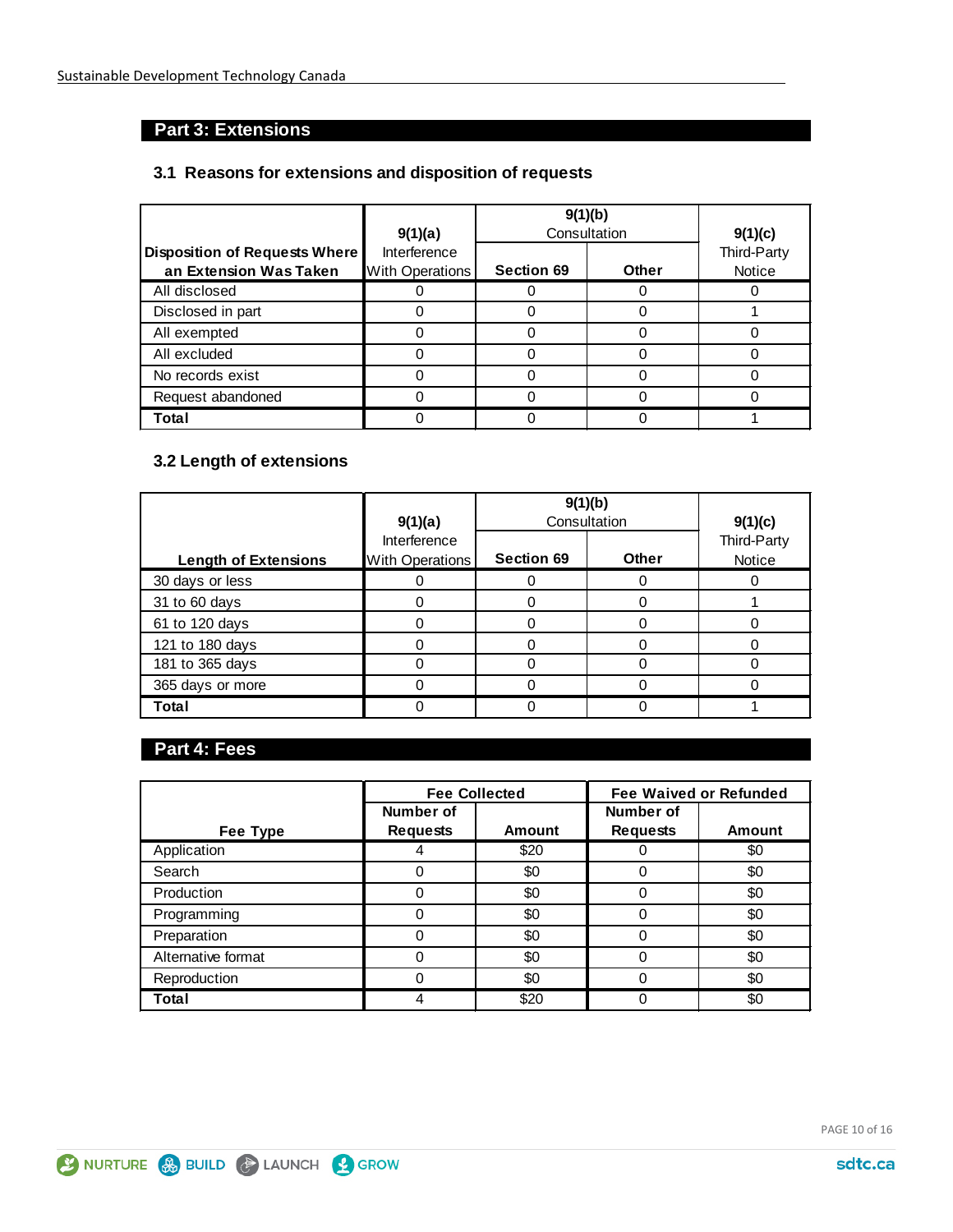### **Part 5: Consultations Received From Other Institutions and Organizations**

#### **5.1 Consultations received from other Government of Canada institutions and organizations**

| <b>Consultations</b>                              | <b>Other</b><br>Government of<br>Canada<br><b>Institutions</b> | Number of<br>Pages to<br><b>Review</b> | <b>Other</b><br><b>Organizations</b> | Number of<br>Pages to<br><b>Review</b> |
|---------------------------------------------------|----------------------------------------------------------------|----------------------------------------|--------------------------------------|----------------------------------------|
| Received during reporting period                  |                                                                | 19                                     |                                      |                                        |
| Outstanding from the previous<br>reporting period | 0                                                              | 0                                      | 0                                    | 0                                      |
| Total                                             |                                                                | 19                                     | 0                                    |                                        |
| Closed during the reporting<br>period             | 4                                                              | 19                                     | 0                                    | 0                                      |
| Pending at the end of the<br>reporting period     | 0                                                              |                                        | 0                                    |                                        |

#### **5.2 Recommendations and completion time for consultations received from other Government of Canada institutions**

|                           |          |          |          |          | <b>Number of Days Required to Complete Consultation Requests</b> |          |             |          |
|---------------------------|----------|----------|----------|----------|------------------------------------------------------------------|----------|-------------|----------|
|                           |          |          |          |          |                                                                  |          | <b>More</b> |          |
|                           |          | $16$ to  | $31$ to  | 61 to    | $121$ to                                                         | 181 to   | Than        |          |
|                           | 1 to 15  | 30       | 60       | 120      | 180                                                              | 365      | 365         |          |
| <b>Recommendation</b>     | Days     | Days     | Days     | Days     | Days                                                             | Days     | Days        | Total    |
| Disclose entirely         | 2        | 0        | 0        | 0        | 0                                                                | 0        | 0           | 2        |
| Disclose in part          | 2        | 0        | 0        | 0        | 0                                                                | 0        | $\Omega$    | 2        |
| Exempt entirely           | 0        | 0        | $\Omega$ | $\Omega$ | 0                                                                | 0        | $\Omega$    | $\Omega$ |
| Exclude entirely          | 0        | $\Omega$ | 0        | 0        | 0                                                                | 0        | 0           | $\Omega$ |
| Consult other institution | $\Omega$ | $\Omega$ | $\Omega$ | $\Omega$ | 0                                                                | $\Omega$ | $\Omega$    | $\Omega$ |
| Other                     | 0        | 0        | $\Omega$ | 0        | 0                                                                | 0        | $\Omega$    | 0        |
| Total                     | 4        | 0        | $\Omega$ | 0        | 0                                                                | 0        | $\Omega$    | 4        |

#### **5.3 Recommendations and completion time for consultations received from other organizations**

|                           |          |          |          |          | <b>Number of Days Required to Complete Consultation Requests</b> |          |             |          |
|---------------------------|----------|----------|----------|----------|------------------------------------------------------------------|----------|-------------|----------|
|                           |          |          |          |          |                                                                  |          | <b>More</b> |          |
|                           |          | $16$ to  | $31$ to  | 61 to    | $121$ to $\vert$                                                 | 181 to   | Than        |          |
|                           | 1 to 15  | 30       | 60       | 120      | 180                                                              | 365      | 365         |          |
| Recommendation            | Days     | Days     | Days     | Days     | Days                                                             | Days     | Days        | Total    |
| Disclose entirely         | 0        | 0        | 0        | 0        | 0                                                                | $\Omega$ | 0           | 0        |
| Disclose in part          | 0        | 0        | $\Omega$ | $\Omega$ | 0                                                                | 0        | 0           | 0        |
| Exempt entirely           | $\Omega$ | $\Omega$ | $\Omega$ | $\Omega$ | $\Omega$                                                         | $\Omega$ | 0           | $\Omega$ |
| Exclude entirely          | 0        | 0        | $\Omega$ | 0        | $\Omega$                                                         | $\Omega$ | 0           | $\Omega$ |
| Consult other institution | 0        | 0        | $\Omega$ | $\Omega$ | $\Omega$                                                         | $\Omega$ | 0           | 0        |
| Other                     | 0        | 0        | $\Omega$ | 0        | 0                                                                | $\Omega$ | 0           | 0        |
| Total                     | 0        | 0        | 0        | 0        | 0                                                                | O        | 0           | 0        |



PAGE 11 of 16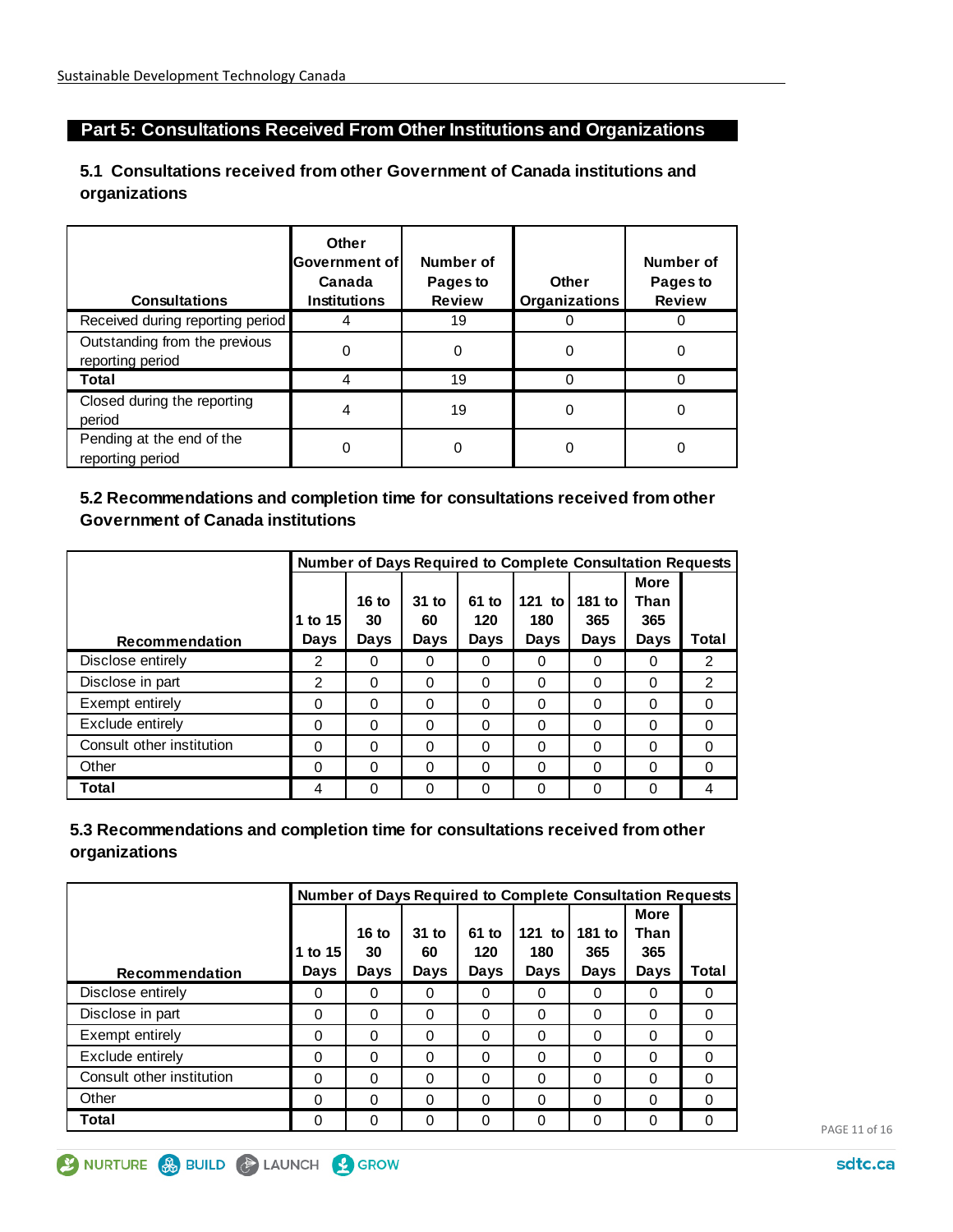#### **Part 6: Completion Time of Consultations on Cabinet Confidences**

#### **Number of Requests Pages Disclose d Number of Requests Pages Disclose d Number of Requests Pages Disclose d Number of Requests Pages Disclose d Number of Requests Pages Disclose d** 0 0 0 0 0 0 0 0 0 0 0 0 0 0 0 0 0 0 0 0 0 0 0 0 0 0 0 0 0 0 0 0 0 0 0 0 0 0 0 0 0 0 0 0 0 0 0 0 0 0 0 0 0 0 0 0 0 0 0 0 0 0 0 0 0 0 0 0 0 0 0 0 0 0 0 0 0 0 0 0 0 0 0 0 0 0 1 to 15 16 to 30 31 to 60 61 to 120 121 to 180 181 to 365 **Number of Days Fewer Than 100 Pages Processed 101-500 Pages Processed 501-1000 Pages Processed 1001-5000 Pages Processed More Than 5000 Pages Processed** More than 365 **Total**

#### **6.1 Requests with Legal Services**

#### **6.2 Requests with Privy Council Office**

|                   |                                        | Fewer Than 100<br><b>Pages</b><br><b>Processed</b> | 501-1000<br><b>Pages</b><br>101-500 Pages<br><b>Processed</b><br><b>Processed</b> |                               | 1001-5000<br><b>Pages</b><br><b>Processed</b> |                               | More Than 5000<br><b>Pages</b><br><b>Processed</b> |                               |                          |                               |
|-------------------|----------------------------------------|----------------------------------------------------|-----------------------------------------------------------------------------------|-------------------------------|-----------------------------------------------|-------------------------------|----------------------------------------------------|-------------------------------|--------------------------|-------------------------------|
| Number of<br>Days | <b>Number</b><br>Ωf<br><b>Requests</b> | Pages<br><b>Disclose</b><br>d                      | <b>Number</b><br>Ωf<br><b>Requests</b>                                            | Pages<br><b>Disclose</b><br>d | <b>Number</b><br>Ωf<br><b>Requests</b>        | Pages<br><b>Disclose</b><br>d | <b>Number</b><br>Ωf<br><b>Requests</b>             | Pages<br><b>Disclose</b><br>d | Number<br>of<br>Requests | Pages<br><b>Disclose</b><br>d |
| 1 to 15           | 0                                      | $\Omega$                                           | $\Omega$                                                                          | 0                             | $\Omega$                                      | $\Omega$                      | $\Omega$                                           | 0                             | $\Omega$                 | 0                             |
| 16 to 30          | $\Omega$                               | $\Omega$                                           | 0                                                                                 | 0                             | $\Omega$                                      | $\Omega$                      | $\Omega$                                           | 0                             | $\Omega$                 | 0                             |
| 31 to 60          | $\Omega$                               | $\Omega$                                           | 0                                                                                 | 0                             | $\Omega$                                      | $\Omega$                      | $\Omega$                                           | 0                             | $\Omega$                 | 0                             |
| 61 to 120         | $\Omega$                               | $\Omega$                                           | 0                                                                                 | 0                             | $\Omega$                                      | $\Omega$                      | $\Omega$                                           | 0                             | $\Omega$                 | $\Omega$                      |
| 121 to 180        | $\Omega$                               | $\Omega$                                           | 0                                                                                 | 0                             | $\Omega$                                      | 0                             | $\Omega$                                           | 0                             | $\Omega$                 | 0                             |
| 181 to 365        | $\Omega$                               | $\Omega$                                           | $\Omega$                                                                          | 0                             | $\Omega$                                      | $\Omega$                      | $\Omega$                                           | 0                             | $\Omega$                 | 0                             |
| More than 365     | $\Omega$                               | $\Omega$                                           | $\Omega$                                                                          | 0                             | $\Omega$                                      | $\Omega$                      | $\Omega$                                           | 0                             | $\Omega$                 | $\Omega$                      |
| Total             | 0                                      | $\Omega$                                           | $\Omega$                                                                          | 0                             | $\Omega$                                      | 0                             | $\Omega$                                           | 0                             | $\Omega$                 | 0                             |

#### **Part 7: Complaints and Investigations**

| <b>Section 32</b> | <b>Section 35</b> | Section 37 | ™ota. |
|-------------------|-------------------|------------|-------|
|                   |                   |            |       |

#### **Part 8: Court Action**

| Section 41 | <b>Section 42</b> | <b>Section 44</b> | 「⌒も⌒<br>υĭα |
|------------|-------------------|-------------------|-------------|
|            |                   |                   |             |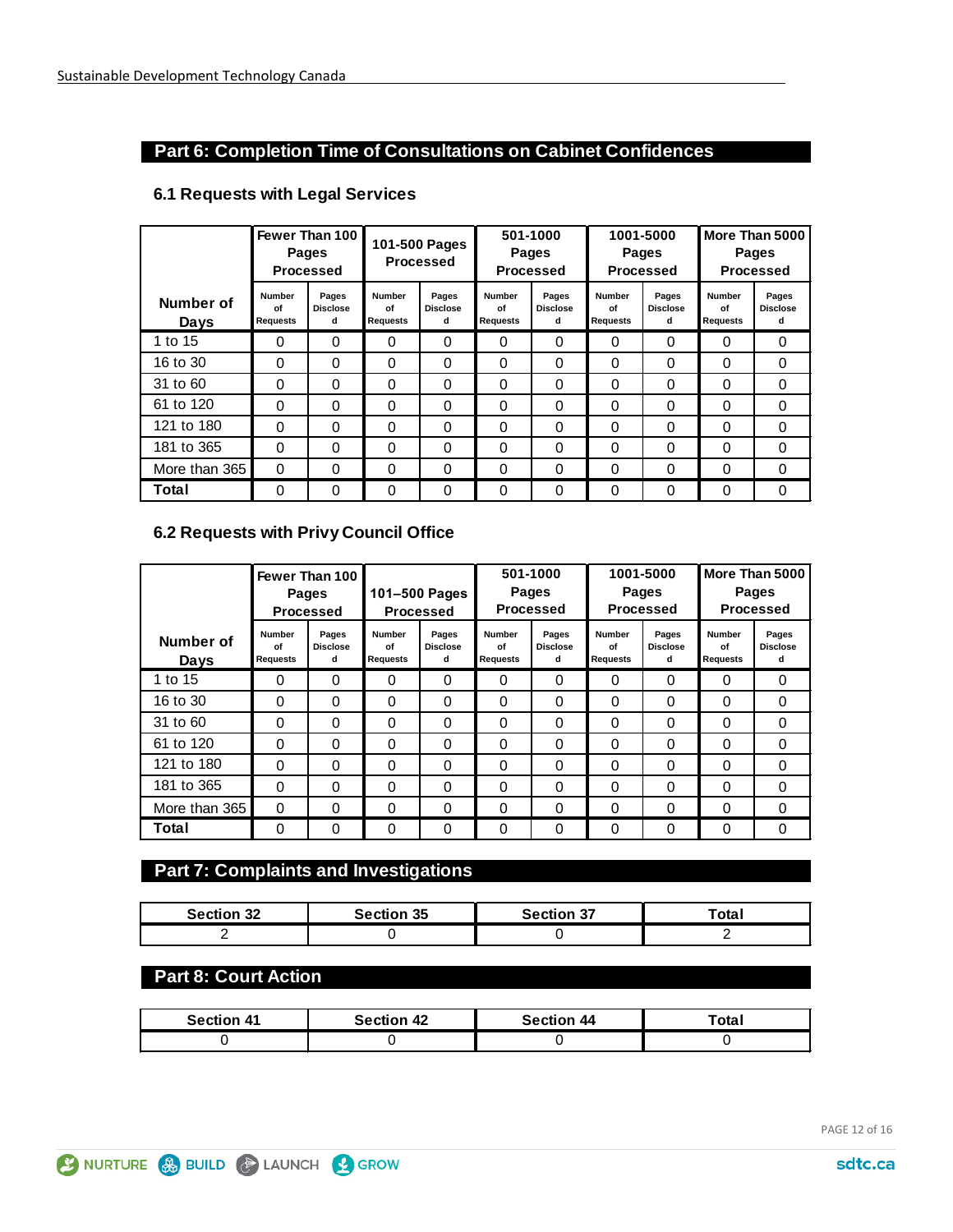### **Part 9: Resources Related to the** *Access to Information Act*

#### **9.1 Costs**

| <b>Expenditures</b>               |          | <b>Amount</b> |  |
|-----------------------------------|----------|---------------|--|
| <b>Salaries</b>                   |          | \$40,260      |  |
| Overtime                          |          | \$0           |  |
| Goods and Services                |          | \$12,980      |  |
| • Professional services contracts | \$12,980 |               |  |
| $\bullet$ Other                   | \$0      |               |  |
| Total                             |          | \$53,240      |  |

#### **9.2 Human Resources**

|                                  | <b>Person Years</b><br><b>Dedicated to Access to</b> |  |
|----------------------------------|------------------------------------------------------|--|
| <b>Resources</b>                 | <b>Information Activities</b>                        |  |
| Full-time employees              | 0.66                                                 |  |
| Part-time and casual employees   | 0.00                                                 |  |
| Regional staff                   | 0.00                                                 |  |
| Consultants and agency personnel | 0.06                                                 |  |
| <b>Students</b>                  | 0.00                                                 |  |
| Total                            | 0.72                                                 |  |

**Note:** Enter values to two decimal places.

PAGE 13 of 16

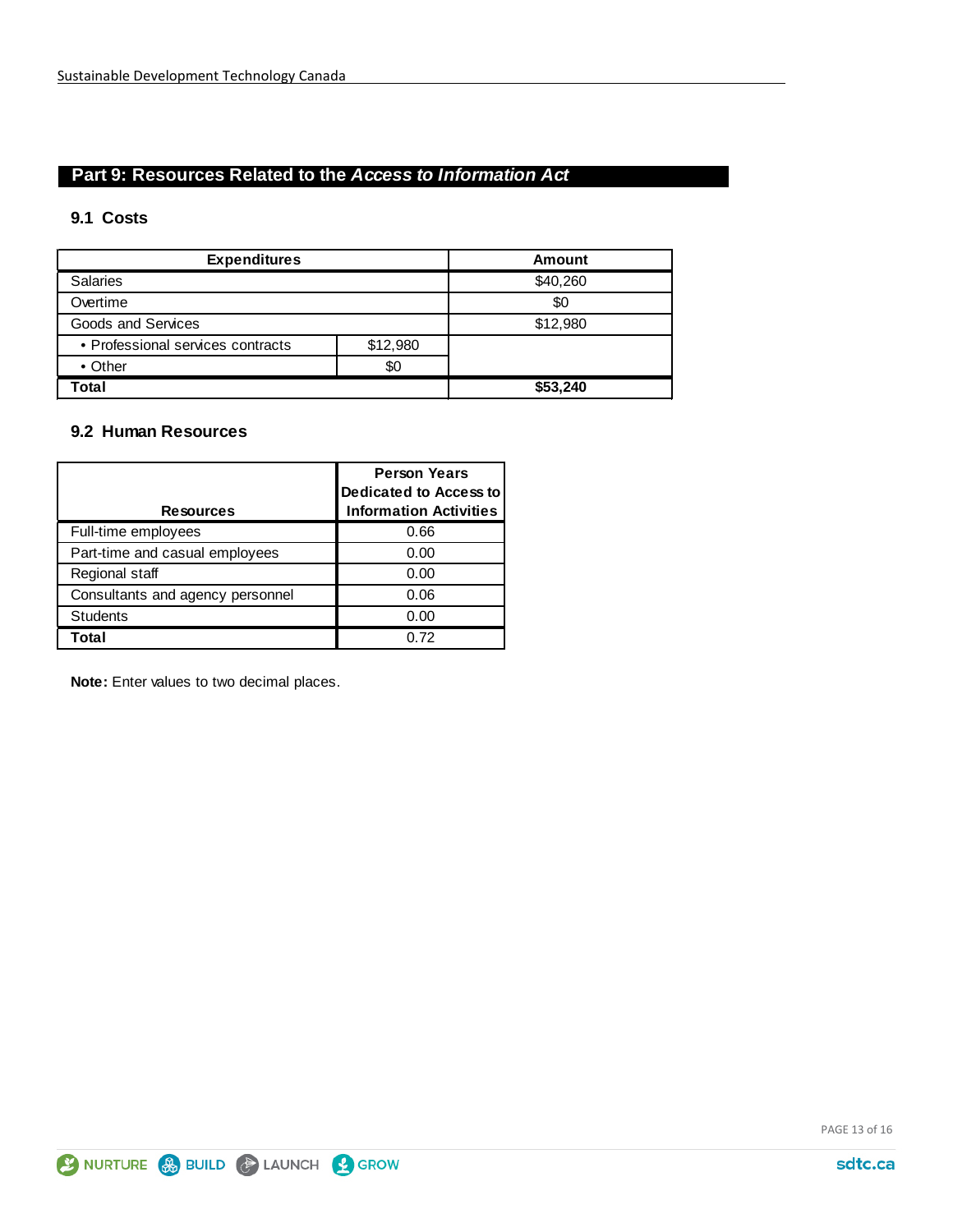# APPENDIX B - Additional Reporting Requirements

Previously released ATI package released informally

| <b>Institution</b>                        | Number of informal releases of previously<br>released ATI packages |
|-------------------------------------------|--------------------------------------------------------------------|
| Sustainable Development Technology Canada |                                                                    |

PAGE 14 of 16

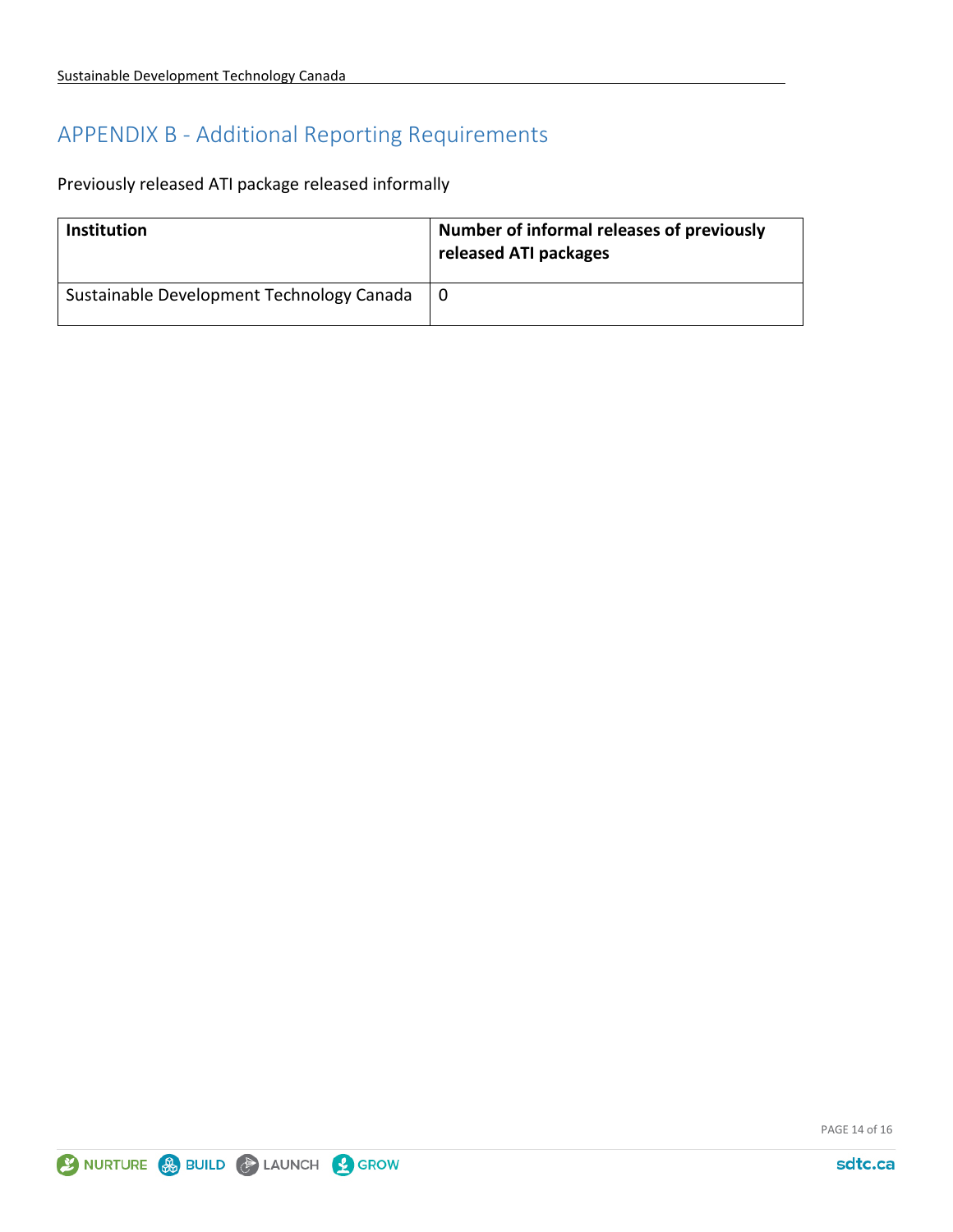# **APPENDIX C - Delegation Order**

#### Access to Information Act

The designated Head of the Canadian Foundation for Sustainable Development Technology, pursuant to section 73 of the Access to Information Act\*, hereby designates the persons holding the positions set out in the schedule attached hereto to exercise the powers and functions of the head of the institution under the sections of the Act set out in the schedule opposite each position.

Date: May 29, 2018

President & CEO

\*S.C. 1980-82, c.111